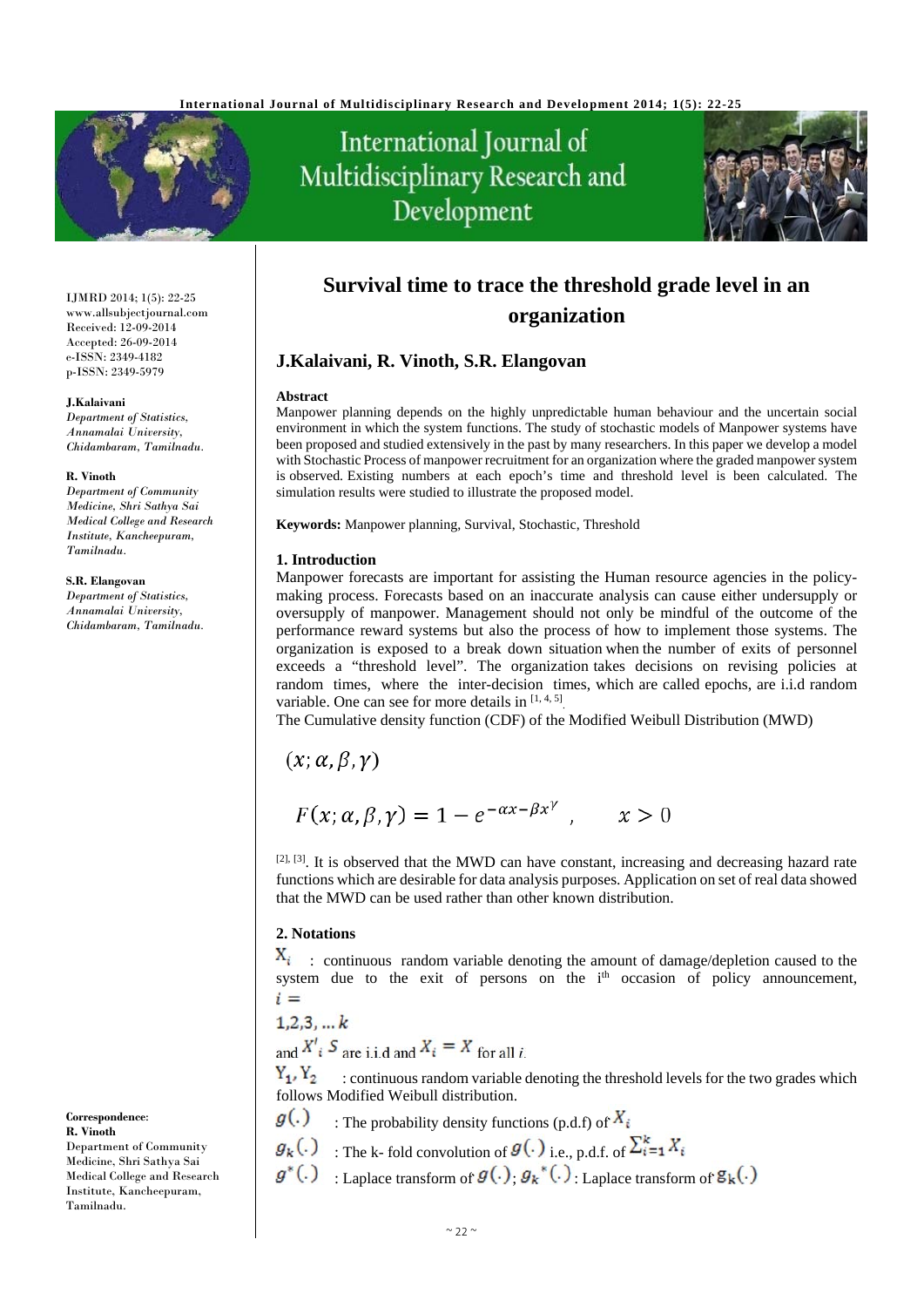$h(.)$ : The probability density function of random threshold level which has Modified Weibull distribution and  $H(.)$  is the corresponding Probability generating functions.

U : a continuous random variable denoting the inter-arrival times between decision epochs.

 $f(.)$ : p.d.f. of random variable  $U$  with corresponding Probability Density function.

$$
V_k(t) : F_k(t) - F_{k+1}(t)
$$

 $F_k(t)$ : Probability that there are exactly  $\cdot^k$  policies decisions in (0,t]

 $S(.)$ : The survivor function i.e.  $P(T > t)$ :  $1 - S(t) = L(t)$ 

# **3. Model Descriptions**

The corresponding survival function of Modified Weibull distribution

$$
\overline{H}(x) = e^{-(\alpha_2 x + \beta_2 x)} + e^{-(\alpha_1 x + \beta_1 x)} - e^{-(\alpha_1 x + \beta_1 x)(\alpha_2 x + \beta_2 x)}
$$
\n(1)

$$
P[Max(Y_1, Y_2)] = P[Y_1 < Y \cap Y_2 < Y] \\
= P[Y_1 < Y]P[Y_2 < Y] \tag{2}
$$

One is interested in an item for which there is a significant individual variation in ability to withstand shocks. There may be no practical way to inspect an individual item to determine its threshold y. In this case, the threshold must be a random variable. The shock survival probability are given by

$$
P\left(\sum_{i=1}^{k} X_i < Y\right) = \int_{0}^{\infty} g_k(x) \, \overline{H}(x) \, dx
$$
\n
$$
= \left[g^*(\alpha_2 + \beta_2)\right]^k + \left[g^*(\alpha_1 + \beta_1)\right]^k + \left[g^*(\alpha_1 + \beta_1)(\alpha_2 + \beta_2)\right]^k \tag{3}
$$

The survival function which gives the probability that the cumulative threshold will fail only after time  $t$ .  $S(t) = P(T > t)$ , Probability that the total damage survives beyond  $t$ .

It is also known from renewal process that

$$
P(T > t) = \sum_{k=0}^{\infty} V_k(t)P(X_i < Y)
$$
  
\n
$$
P(T > t) = \sum_{k=0}^{\infty} [F_k(t) - F_{k+1}(t)][g^*(\alpha_2 + \beta_2)]^k + [g^*(\alpha_1 + \beta_1)]^k
$$
  
\n
$$
+ [g^*(\alpha_1 + \beta_1)(\alpha_2 + \beta_2)]^k
$$
\n(4)

$$
= 1 - [1 - g^*(\alpha_2 + \beta_2)] \sum_{k=1 \atop k=1} F_k(t) [g^*(\alpha_2 + \beta_2)]^{k-1}
$$
  
+ 
$$
[1 - g^*(\alpha_1 + \beta_1)] \sum_{k=1}^{\infty} F_k(t) [g^*(\alpha_1 + \beta_1)]^{k-1}
$$
  
+ 
$$
[1 - g^*(\alpha_1 + \beta_1)(\alpha_2 + \beta_2)] \sum_{k=1}^{\infty} F_k(t) [g^*(\alpha_1 + \beta_1)(\alpha_2 + \beta_2)]^{k-1}
$$
(5)

Data that measure "the length of time" until the occurrence of an event are called lifetimes, failure times or survival data.  $L(T) = 1 - S(t)$ . Taking Laplace transform of  $L(T)$ , we get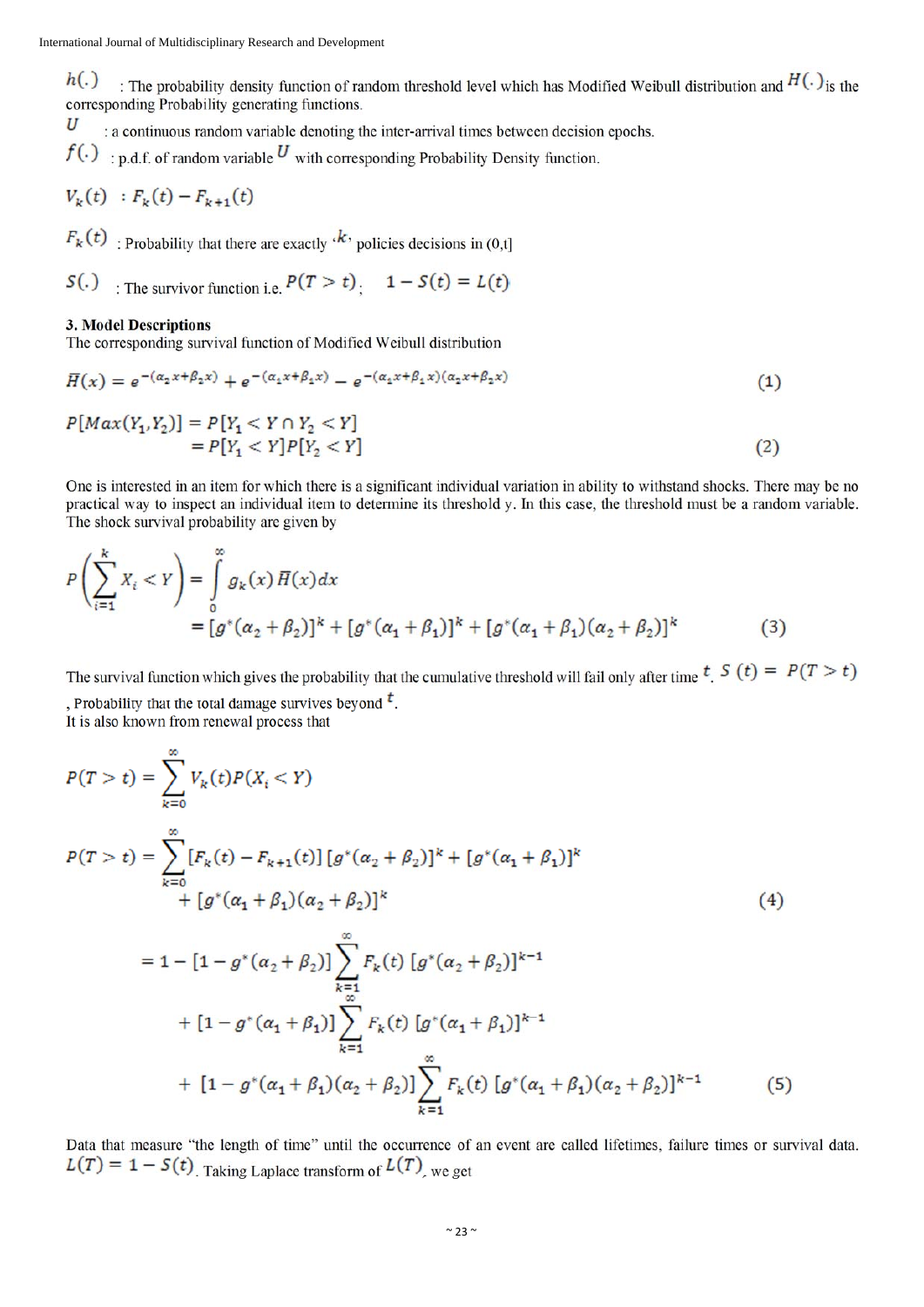International Journal of Multidisciplinary Research and Development

$$
L(T) = 1 - \left\{ 1 - \left[ 1 - g^*(\alpha_2 + \beta_2) \right] \sum_{\substack{k=1 \ k \ge 1}}^{\infty} F_k(t) \left[ g^*(\alpha_2 + \beta_2) \right]^{k-1} + \left[ 1 - g^*(\alpha_1 + \beta_1) \right] \sum_{\substack{k=1 \ k \ge 1}}^{\infty} F_k(t) \left[ g^*(\alpha_1 + \beta_1) \right]^{k-1} + \left[ 1 - g^*(\alpha_1 + \beta_1)(\alpha_2 + \beta_2) \right] \sum_{\substack{k=1 \ k \ge 1}}^{\infty} F_k(t) \left[ g^*(\alpha_1 + \beta_1)(\alpha_2 + \beta_2) \right]^{k-1} \right\} \tag{6}
$$

Let the random variable U denoting inter arrival time which follows exponential with parameter. Now,  $\sqrt{2}$  ( $\epsilon + s$ ), substituting in the below equation (7) we get,

$$
L^*(s) = \frac{\left[1 - g^*(\alpha_2 + \beta_2)\right]f^*(s)}{\left[1 - g^*(\alpha_2 + \beta_2)\right]f^*(s)} + \frac{\left[1 - g^*(\alpha_1 + \beta_1)\right]f^*(s)}{\left[1 - g^*(\alpha_1 + \beta_1)\right]f^*(s)} - \frac{\left[1 - g^*(\alpha_1 + \beta_1)(\alpha_2 + \beta_2)\right]f^*(s)}{\left[1 - g^*(\alpha_1 + \beta_1)(\alpha_2 + \beta_2)f^*(s)\right]} - \frac{\left[1 - g^*(\alpha_1 + \beta_1)(\alpha_2 + \beta_2)f^*(s)\right]}{\left[1 - g^*(\alpha_2 + \beta_2)\right]\frac{c}{c+s}} - \frac{\left[1 - g^*(\alpha_2 + \beta_2)\right]\frac{c}{c+s}}{\left[1 - g^*(\alpha_1 + \beta_1)(\alpha_2 + \beta_2)\right]\frac{c}{c+s}} - \frac{\left[1 - g^*(\alpha_1 + \beta_1)(\alpha_2 + \beta_2)\right]\frac{c}{c+s}}{\left[1 - g^*(\alpha_1 + \beta_1)(\alpha_2 + \beta_2)\frac{c}{c+s}\right]}
$$
(7)

On simplifications we get,

$$
= \frac{c [1 - g^*(\alpha_2 + \beta_2)]}{[c + s - g^*(\alpha_2 + \beta_2) c]} + \frac{c [1 - g^*(\alpha_1 + \beta_1)]}{[c + s - g^*(\alpha_1 + \beta_1) c]} - \frac{c [1 - g^*(\alpha_1 + \beta_1)(\alpha_2 + \beta_2)]}{[c + s - g^*(\alpha_1 + \beta_1)(\alpha_2 + \beta_2) c]}
$$
(8)

$$
E(T) = -\frac{d}{ds} l^*(s) \text{ given } s = 0
$$
  
= 
$$
\frac{1}{c [1 - g^*(\alpha_2 + \beta_2)]} + \frac{1}{c [1 - g^*(\alpha_1 + \beta_1)]}
$$
  

$$
- \frac{1}{c [1 - g^*(\alpha_1 + \beta_1)(\alpha_2 + \beta_2)]}
$$
 on simplification (9)

The inter-arrival time of the threshold follows exponential distribution. The Laplace transformation of the exponential is given  $\frac{\mu}{\sqrt{2\pi}}$ by  $\overline{\mu + \lambda}$ 

$$
g^*(.) \sim \exp(\mu), \qquad g^*(\lambda) \sim \exp\left(\frac{\mu}{\mu + (\alpha_1 + \beta_1)}\right) \quad g^*(\lambda) \exp\left(\frac{\mu}{\mu + (\alpha_2 + \beta_2)}\right)
$$

$$
= \frac{1}{c \left[1 - \frac{\mu}{\mu + (\alpha_2 + \beta_2)}\right]} + \frac{1}{c \left[1 - \frac{\mu}{\mu + (\alpha_1 + \beta_1)}\right]} - \frac{1}{c \left[1 - \frac{\mu}{\mu + (\alpha_2 + \beta_2)(\alpha_1 + \beta_1)}\right]}
$$

$$
E(T) = \left[\frac{\mu + (\alpha_2 + \beta_2)}{c(\alpha_2 + \beta_2)} + \frac{\mu + (\alpha_1 + \beta_1)}{c(\alpha_1 + \beta_1)} + \frac{\mu + (\alpha_2 + \beta_2)(\alpha_1 + \beta_1)}{c[(\alpha_2 + \beta_2)(\alpha_1 + \beta_1)]}\right]
$$
(10)